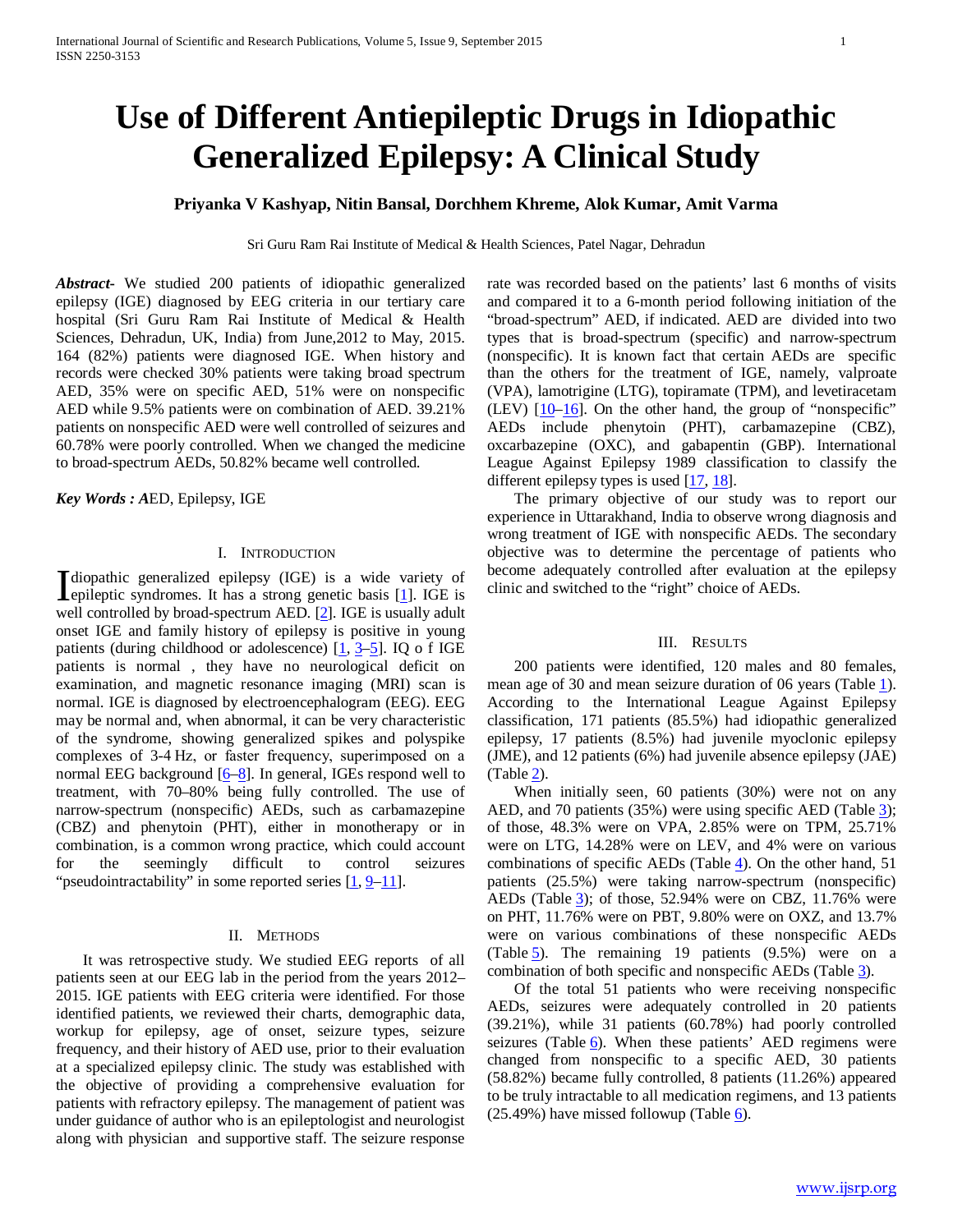#### IV. DISCUSSION

 It is supposed that IGE patients are difficult to treat. Our study supports that it important to make a correct diagnosis of IGE and use specific AEDs. It is seen in this study that most of uncontrolled IGE are because of use of specific AEDs. According to International League Against Epilepsy, classification of syndromes be "used daily in communication between colleagues" and be the "subject of clinical trials and other investigations."

 Our findings are similar to other series, which show nonspecific AEDs were used in about 30% of IGE patients and 65% of them had poorly controlled seizures. Specific AEDs had good effects and 50% became seizure-free. This shows the importance of thorough and comprehensive evaluation of patients with difficult to control seizures before they are deemed refractory to AEDs. Interestingly, however, 34% of IGE patients treated with "nonspecific" drugs, such as CBZ or PHT, were seizure-free. Of note, all these patients had GTCs as the predominant seizure type, and none of them had associated absence or myoclonic seizures. It is well established that these latter seizure types may worsen with the use of certain AEDs, whereas GTCs may respond well to a narrow-spectrum (nonspecific) AEDs [\[2,](http://www.hindawi.com/journals/ert/2015/184928/) [11,](http://www.hindawi.com/journals/ert/2015/184928/) [16\]](http://www.hindawi.com/journals/ert/2015/184928/).

 Clinical importance of our study is as most patients with generalized tonic clonic (GTC) seizures are assumed to have focal seizures with secondary generalization, especially if their seizures start in adult life [\[19\]](http://www.hindawi.com/journals/ert/2015/184928/). Indeed, 22% of our IGE patients had their seizures beginning after the age of 20. We should use an open mind approach, when evaluating these patients, and to consider using broad-spectrum AEDs if in doubt about the underlying syndromic diagnosis.

 Our study is retrospective study. It is required to do a large multi-centre study. Moreover, it has a selection bias, as specialty epilepsy clinics tend to evaluate patients that are doing poorly.

## V. CONCLUSION

 Our findings confirm the previous views. A poor choice of AED is main cause of IGEs that are seemingly difficult to control and show the importance of establishing specialized epilepsy clinics to evaluate these patients and make the appropriate changes. Use of inappropriate AEDs for IGE is still not well recognized in a significant proportion and that requires further evaluatios.

#### CONFLICT OF INTERESTS

The authors does not have any conflict of interests.

#### **REFERENCES**

- [1] C. Marini, M. A. King, J. S. Archer, M. R. Newton, and S. F. Berkovic, "Idiopathic generalised epilepsy of adult onset: clinical syndromes and genetics," Journal of Neurology Neurosurgery and Psychiatry, vol. 74, no. 2, pp. 192–196, 2003. View at Publisher • View at Google Scholar • View at Scopus
- [2] S. R. Benbadis, W. O. Tatum, and M. Gieron, "Idiopathic generalized epilepsy and choice of antiepileptic drugs," Neurology, vol. 61, no. 12, pp.

1793–1795, 2003. View at Publisher • View at Google Scholar • View at Scopus

- [3] H. O. Luders, "Classification of epileptic seizures and epilepsies," in Textbook of Epilepsy Surgery, H. O. Luders, Ed., p. 245, Informa UH, London, UK, 2008. View at Google Scholar
- [4] A. Nicolson, D. W. Chadwick, and D. F. Smith, "A comparison of adult onset and 'classical' idiopathic generalized epilepsy," Journal of Neurology, Neurosurgery and Psychiatry, vol. 75, no. 1, pp. 72–74, 2004.View at Google Scholar • View at Scopus
- [5] F. Andermann and S. F. Berkovic, "Idiopathic generalized epilepsy with generalized and other seizures in adolescence," Epilepsia, vol. 42, no. 3, pp. 317–320, 2001. View at Publisher • View at Google Scholar •View at **Scopus**
- [6] S. Yenjun, A. S. Harvey, C. Marini, et al., "EEG in adult-onset idiopathic generalized epilepsy," Epilepsia, vol. 44, pp. 252–256, 2003. View at Google Scholar
- [7] J. M. Rho, R. Sankar, and J. E. Cavazos, Epilepsy: Scientific Foundations of Clinical Practice, Marcel Dekker, New York, NY, USA, 2004.
- [8] R. Mohanraj and M. J. Brodie, "Outcomes of newly diagnosed idiopathic generalized epilepsy syndromes in a non-pediatric setting," Acta Neurologica Scandinavica, vol. 115, no. 3, pp. 204–208, 2007. View at Publisher • View at Google Scholar • View at Scopus
- [9] R. H. Mattson, "Drug treatment of uncontrolled seizures," Epilepsy Research, no. 5, pp. 29–35, 1992.View at Google Scholar • View at Scopus
- [10] A. Nicolson, R. E. Appleton, D. W. Chadwick, and D. F. Smith, "The relationship between treatment with valproate, lamotrigine, and topiramate and the prognosis of the idiopathic generalised epilepsies,"Journal of Neurology, Neurosurgery and Psychiatry, vol. 75, no. 1, pp. 75–79, 2004. View at Google Scholar • View at Scopus
- [11] E. Perucca, "The management of refractory idiopathic epilepsies," Epilepsia, vol. 42, supplement 3, pp. 31–35, 2001. View at Google Scholar • View at Scopus
- [12] V. Biton, G. D. Montouris, F. Ritter et al., "A randomized, placebocontrolled study of topiramate in primary generalized tonic-clonic seizures," Neurology, vol. 52, no. 7, pp. 1330–1337, 1999. View at Publisher • View at Google Scholar • View at Scopus
- [13] M. Mazurkiewicz-Bełdzińska, M. Szmuda, and A. Matheisel, "Long-term efficacy of valproate versus lamotrigine in treatment of idiopathic generalized epilepsies in children and adolescents," Seizure, vol. 19, no. 3, pp. 195–197, 2010. View at Publisher • View at Google Scholar • View at Scopus
- [14] D. Atakli, D. Sözüer, T. Atay, S. Baybas, and B. Arpaci, "Misdiagnosis and treatment in juvenile myoclonic epilepsy," Seizure, vol. 7, no. 1, pp. 63–66, 1998. View at Publisher • View at Google Scholar •View at Scopus
- [15] J. P. Leach and M. J. Brodie, "Lamotrigine clinical use," in Antiepileptic Drugs, pp. 889–895, Raven Press, New York, NY, USA, 1995. View at Google Scholar
- [16] S. R. Benbadis, "Practical management issues for idiopathic generalized epilepsies," Epilepsia, vol. 46, no. 9, pp. 125–132, 2005.
- [17] R. S. Fisher, W. van Emde Boas, W. Blume et al., "Epileptic seizures and epilepsy: definitions proposed by the International League Against Epilepsy (ILAE) and the International Bureau for Epilepsy (IBE),"Epilepsia, vol. 46, no. 4, pp. 470–472, 2005.
- [18] "Proposal for revised classification of epilepsies and epileptic syndromes. Commission on Classification and Terminology of the International League Against Epilepsy," Epilepsia, vol. 30, no. 4, pp. 389–399, 1989.
- [19] S. R. Benbadis, "Observations on the misdiagnosis of generalized epilepsy as partial epilepsy: causes and consequences," Seizure, vol. 8, no. 3, pp. 140–145, 1999.

### **AUTHORS**

**First Author** – Priyanka V Kashyap, Sri Guru Ram Rai Institute of Medical & Health Sciences, Patel Nagar, Dehradun **Second Author** – Nitin Bansal, Sri Guru Ram Rai Institute of Medical & Health Sciences, Patel Nagar, Dehradun **Third Author** – Nitin Bansal, Sri Guru Ram Rai Institute of Medical & Health Sciences, Patel Nagar, Dehradun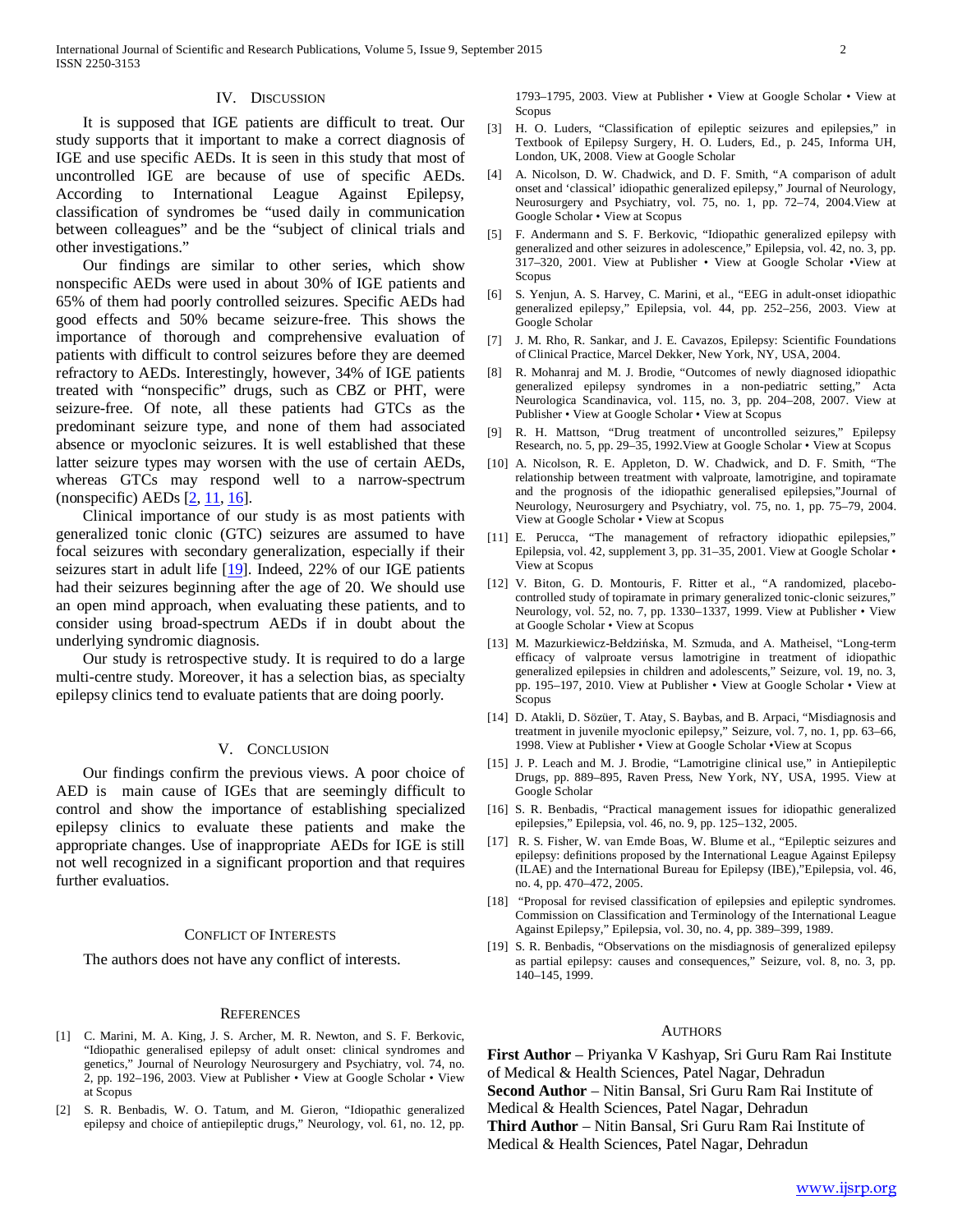**Fourth Author** – Alok Kumar, Sri Guru Ram Rai Institute of Medical & Health Sciences, Patel Nagar, Dehradun

**Fifth Author** – Amit Varma, Sri Guru Ram Rai Institute of Medical & Health Sciences, Patel Nagar, Dehradun

# **Table 1: Patient demographics.**

| Total number                                     | 200       |
|--------------------------------------------------|-----------|
| Mean age                                         | 30        |
| Male                                             | 120       |
| Female                                           | 80        |
| Duration of seizures (mean)                      | 6 years   |
|                                                  |           |
|                                                  |           |
| EEG (IGE alone)                                  | 164 (82%) |
| EEG $(IGE + Focality)$                           | 36 (18%)  |
| Family History of seizures, excluding febrile Sz | 46 (23%)  |
|                                                  |           |

# **Table 2: Epilepsy/seizure types.**

| Epilepsy type                                                          | Seizure types | Total patients |
|------------------------------------------------------------------------|---------------|----------------|
|                                                                        |               |                |
| Idiopathic generalized epilepsy with generalized tonic clonic seizures | <b>GTCs</b>   | 171(85.5%)     |
|                                                                        |               |                |
| Juvenile myoclonic epilepsy                                            | Myoclonic     | 17 (8.5%%)     |
|                                                                        |               |                |
| Juvenile absence epilepsy                                              | Absence       | 12(6%)         |
|                                                                        |               |                |

| Table 3: Prior AED use.                                 |            |  |
|---------------------------------------------------------|------------|--|
|                                                         |            |  |
|                                                         |            |  |
| Patients on no prior AED                                | 60(30%)    |  |
| Patients on specific AED                                | 70 (35%)   |  |
| Patients on nonspecific AED                             | 51 (25.5%) |  |
| Patients on combination of specific and nonspecific AED | 19 (9.5%)  |  |
|                                                         |            |  |

| Table 4: Prior adequate AED use. |             |
|----------------------------------|-------------|
| Patients on specific AED         | 70 patients |
|                                  |             |
| (1) Valproate                    | 38 (48.3%)  |
| (2) Topiramate                   | 2(2.85%)    |
| (3) Lamotrigine                  | 16 (25.71%) |